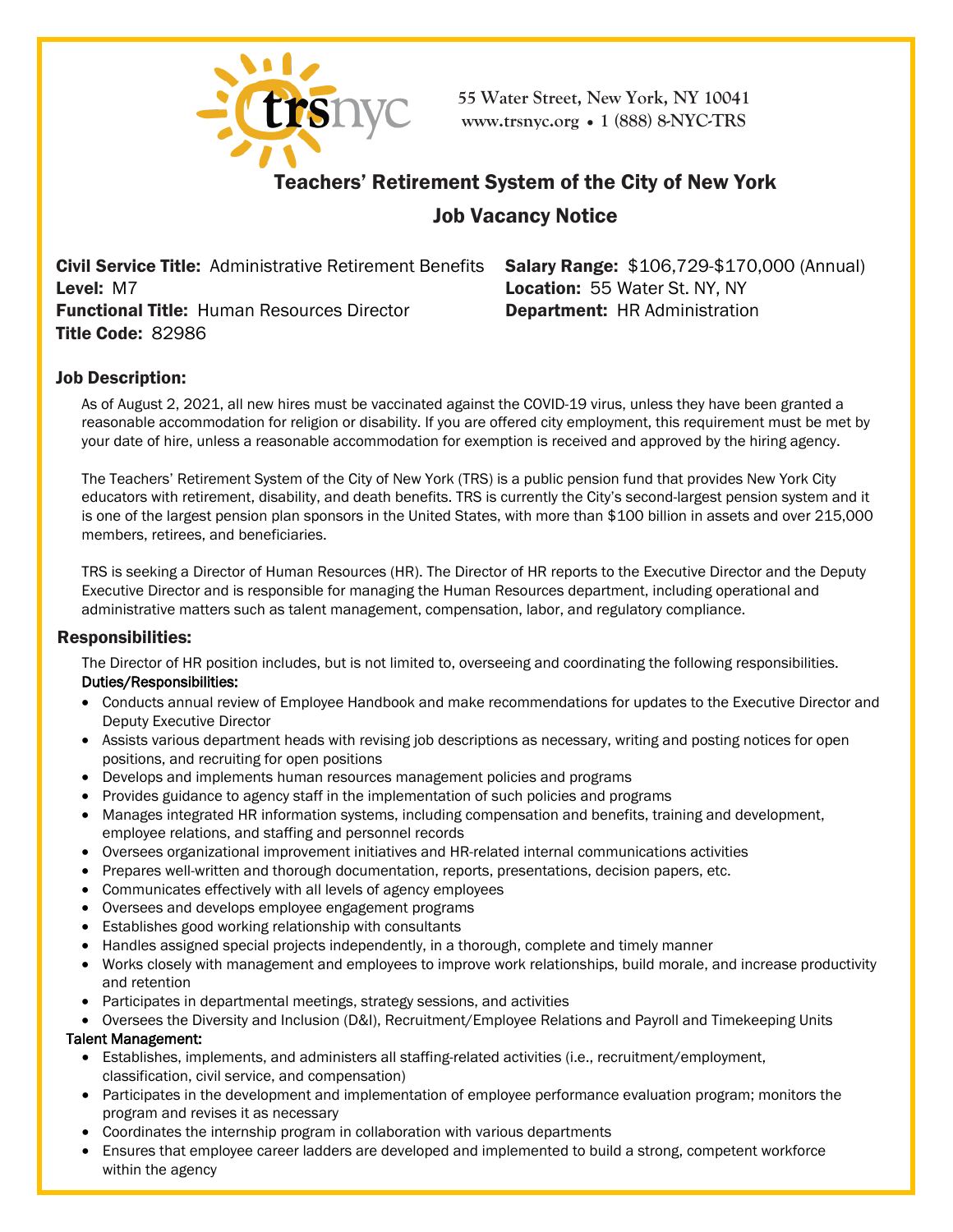# Responsibilities (continued):

- Provides coaching, leadership, and support to managers and employees regarding HR policies, procedures, programs, questions, and concerns
- Leads and manages all employment practices, which include recruitment, orientation, professional development of employees, promotions, transfers, terminations, and use of temporary agencies
- Conducts onboarding and completes new-hire processes
- Acts as employee advocate and mediator with employee relations concerns and handles HR-related legal issues as required
- Oversees D&I unit, to enhance diversity and inclusion, providing career development opportunities

#### Compensation & Benefits:

- Oversees the payroll process and salary adjustments (semimonthly and biweekly) for union and nonunion, full- and parttime employees
- Ensures compliance with collective bargaining salary structures
- Oversees management of employee health benefits programs, including health benefits, pension, deferred compensation, etc.
- Recruits all salaried exempt and nonexempt, hourly, part-time and agency employees
- Ensures employee on-boarding and orientation is effective, and follows up as necessary

#### Labor:

- Manages and oversees labor relations matters, including but not limited to collective bargaining, discipline, grievances, etc.
- Oversees the administration of all collective bargaining agreements
- Ensures a positive labor relations climate consistent with agency objectives and philosophy
- Advises agency management on progressive employee discipline and oversees employee disciplinary process for the agency, while overseeing implementation of such policies
- Ensures legal compliance by monitoring and implementing applicable human resource federal and state requirements; conducts investigations; maintains records; and represents the organization at hearings
- Participates in employee disciplinary and counseling issues with supervision as necessary; reviews any disciplinary documentation as it may apply
- Manages the performance review process and ensures employee training is inclusive of any competency development plans
- Represents the agency at arbitrations, mediations, unemployment hearings, and other administrative proceedings

#### Regulatory:

- Ensures compliance with relevant federal, state, and city employment laws, including but not limited Equal Employment Opportunity, veterans affairs, Family Medical Leave Act, Americans with Disabilities Act, Fair Labor Standards Act, Consolidated Omnibus Reconciliation Act, civil service law and labor contracts
- Responsible for managing all safety-related documentation, including accident reporting and OSHA documentation/ record-keeping

## Preferred Skills:

Required Skills/Abilities:

- Strong organizational, written, and verbal-communication skills
- Strong attention to details (thoroughness and accuracy)
- Ability to work independently and respond to time-sensitive issues
- Strong analytical and problem-solving skills
- Strong interpersonal and listening skills
- Strong knowledge and experience in Human Resources
- Public/nonprofit employment experience
- Familiarity with public pension and benefits plans
- Human Resources Information System (HRIS) experience, a plus

#### Competencies:

- Solid business acumen
- Excellent verbal, written, and interpersonal communication skills
- Relationship building with all levels in the agency
- Ability to handle sensitive and confidential information in a discrete and professional manner and maintain confidential information where required
- Ability to work with a variety of populations within the agency
- Strong project-management skills
- Skilled at working as a team player and independently
- Proficient with MS Office programs